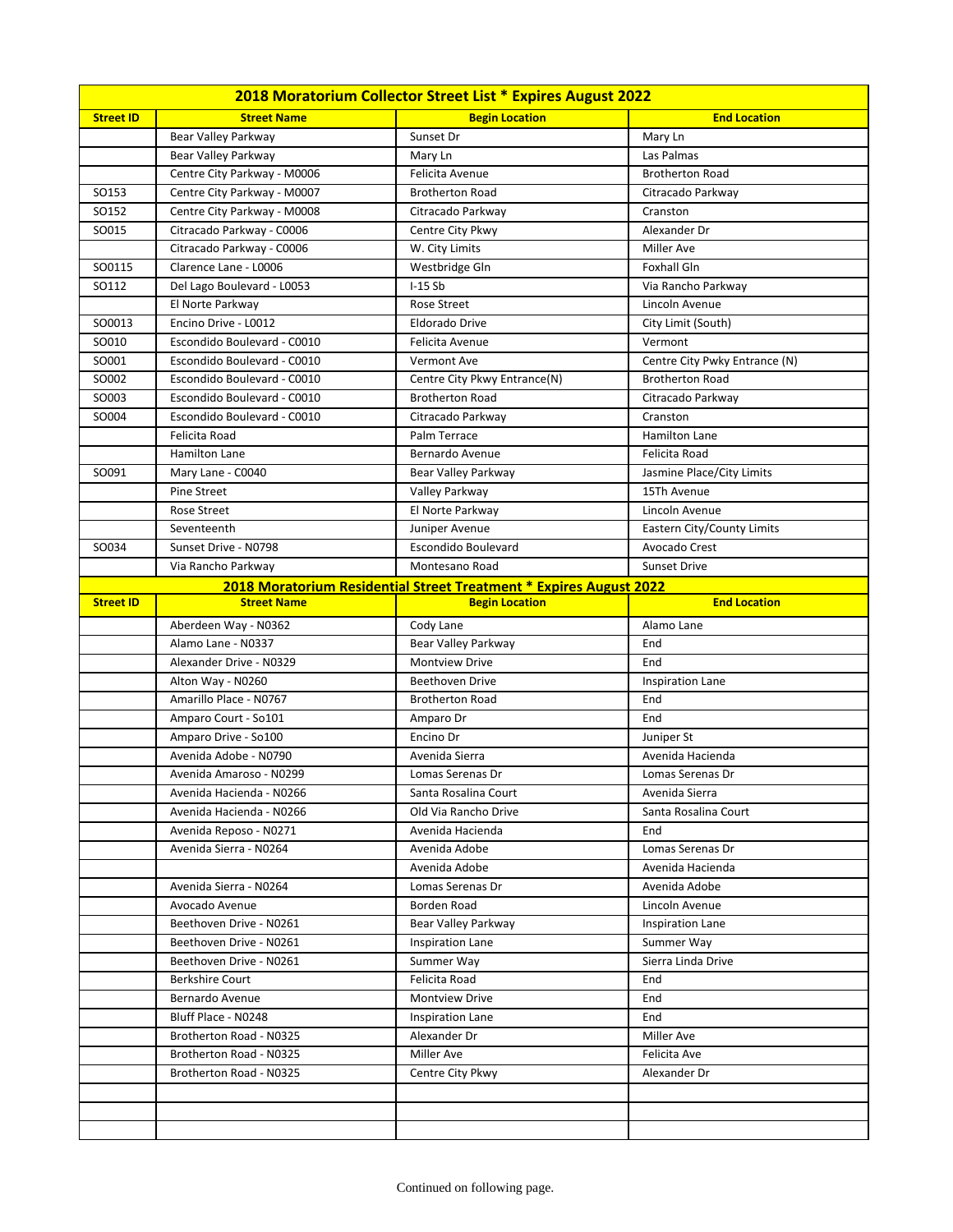|                  | 2018 Moratorium Residential Street Treatment List * Expires August 2022 |                               |                       |
|------------------|-------------------------------------------------------------------------|-------------------------------|-----------------------|
| <b>Street ID</b> | <b>Street Name</b>                                                      | <b>Begin Location</b>         | <b>End Location</b>   |
|                  | Brotherton Road - N0325                                                 | Cranston Dr                   | Centre City Pkwy      |
|                  | Calle Bonita - N0306                                                    | Lomas Serenas Dr              | End                   |
|                  | Calle De Alcala - N0783                                                 | Sierra Linda Drive            | Via Calabria          |
|                  | Calle De La Paz - N0269                                                 | Avenida Hacienda              | Avenida Reposo        |
|                  | Calle De Lepanto - N0786                                                | Sierra Linda Drive            | Via Calabria          |
|                  | Calle Florecita - N0303                                                 | Lomas Serenas Dr              | End                   |
|                  | Calle Talentia - N0787                                                  | Sierra Linda Drive            | End W                 |
|                  | Canyon Creek Place - N0025                                              | Canyon Creek Wy               | E And W To Ends       |
|                  | Canyon Creek Road - N0367                                               | Laura Lane                    | End S                 |
|                  | Canyon Creek Way - N0378                                                | Canyon Creek Place            | Laura Lane            |
|                  | Canyon Road - N0365                                                     | Bear Valley Pkwy              | N/O Gretta Green Wy   |
|                  | Cara Street - N0360                                                     | Darby Street                  | <b>Charise Street</b> |
|                  | Casa Bonita Way - N0136                                                 | Danica Place                  | <b>Montview Drive</b> |
|                  | Casa De Oro Place - N0137                                               | Casa Bonita Way               | End                   |
|                  | Chamberlain Place - N0320                                               | <b>Foothill Street</b>        | End                   |
|                  | Charise Street - N0359                                                  | <b>Brotherton Road</b>        | Darby Street          |
|                  | Citracado Parkway - C0006                                               | Cranston Dr                   | Centre City Pkwy      |
|                  | Cody Lane - N0363                                                       | Bear Valley Parkway           | End                   |
|                  | Cranston Drive - N0351                                                  | <b>Brotherton Road</b>        | End N                 |
|                  | Cranston Drive - N0351                                                  | Citracado Pkwy                | <b>Brotherton Rd</b>  |
|                  |                                                                         | <b>Brotherton Road</b>        | <b>Cranston Crest</b> |
|                  |                                                                         | <b>Cranston Crest</b>         | Citracado Pkwy        |
|                  | Cranston Drive - N0351                                                  | Verda Ave                     | Citracado Pkwy        |
|                  | Cross Creek Lane - N0780                                                | Canyon Creek Road             | N And S To Ends       |
|                  | Cross Creek Place - N0781                                               | <b>Cross Creek Lane</b>       | End S                 |
|                  | Cypress Crest Terrace - N0317                                           | Juniper Street                | End                   |
|                  | Danica Place - N0135                                                    | Miller Ave                    | End E                 |
|                  | Danica Place - N0135                                                    | Miller Ave                    | End W                 |
|                  | Darby Street - N0361                                                    | Cara Street                   | <b>Charise Street</b> |
|                  | Dos Cabazos - N0304                                                     | Avenida Hacienda              | End                   |
|                  | El Ku Avenue - N0710                                                    | Escondido Boulevard           | End                   |
|                  | Escondido Boulevard - C0010                                             | Centre City Pkwy Entrance (S) | El Ku Drive           |
|                  | Exception Place - N0237                                                 | <b>Inspiration Lane</b>       | End                   |
|                  | Feeney Place - So158                                                    | Alexander Dr                  | End                   |
|                  | Foothill Street - N0331                                                 | Mary Lane                     | Alamo Lane            |
|                  | Gianelli Lane - N0374                                                   | Peet Lane                     | Verano Place          |
|                  | Ginny Lane - N0671                                                      | City Limits                   | End                   |
|                  | Green Avenue - N0318                                                    | Juniper Street                | Naranja Street        |
|                  | Gretna Green Way - N0366                                                | Canyon Rd                     | Carlin Hts            |
|                  | Haas St                                                                 | City Limits                   | City Limits           |
|                  | Helen Way - N0670                                                       | Ginny Ln                      | City Limits           |
|                  | Howe Place - N0330                                                      | Alexander Dr                  | End W                 |
|                  | Howe Place - N0330                                                      | Alexander Dr                  | End E                 |
|                  | Huckleberry Lane - N0223                                                | Beethoven Drive               | End                   |
|                  | Inspiration Lane - So245                                                | Beethoven Drive               | Beethoven Drive       |
|                  | Inspiration Lane - So245                                                | Beethoven Drive               | End E                 |
|                  | Jasmine Place - N0311                                                   | Mary Lane                     | End                   |
|                  | La Calma - N0284                                                        | Avenida Reposo                | End                   |
|                  | La Trieste Place - N0380                                                | La Varona Place               | End                   |
|                  | La Varona Place - N0379                                                 | Escondido Boulevard           | End                   |
|                  | Lago Sereno - N0298                                                     | Lomas Serenas Dr              | End                   |
|                  | Las Palmas Avenue - N0353                                               | Ross Ln                       | Verda Ave             |
|                  |                                                                         |                               |                       |
|                  |                                                                         |                               |                       |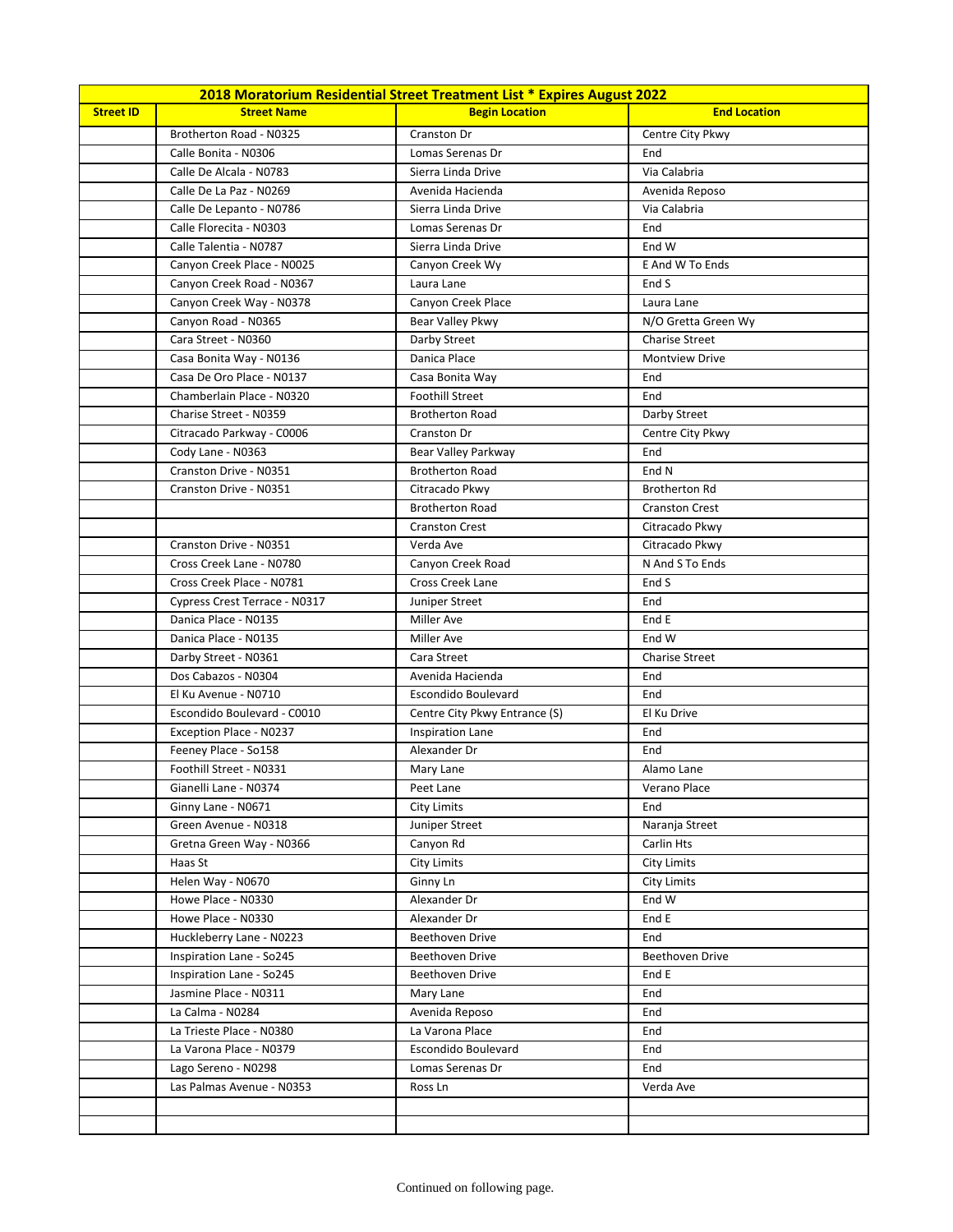|                  | 2018 Moratorium Residential Street Treatment List * Expires August 2022 |                            |                        |
|------------------|-------------------------------------------------------------------------|----------------------------|------------------------|
| <b>Street ID</b> | <b>Street Name</b>                                                      | <b>Begin Location</b>      | <b>End Location</b>    |
|                  | Laura Lane - N0368                                                      | Mary Ln                    | End                    |
|                  | Lomas Serenas Drive - N0782                                             | Avenida Am0Roso N          | Monte Real             |
|                  | Lomas Serenas Drive - N0782                                             | Avenida Sierra             | Avenida Amoroso N      |
|                  | Lomas Serenas Drive - N0782                                             | Via Rancho Parkway         | Avenida Sierra         |
|                  | Maple Street - N0267                                                    | Felicita Avenue            | End S                  |
|                  | Mcdonald Lane - N0327                                                   | Miller Avenue              | Alexander Drive        |
|                  | Miller Avenue - N0336                                                   | Montview Drive             | Citracado Parkway      |
|                  | Mockingbird Circle - N0372                                              | Shamrock Way               | Shamrock Way           |
|                  | Monte Real - N0290                                                      | Lomas Serenas Dr           | End S                  |
|                  | Monte Real - N0290                                                      | <b>Lomas Serenas Drive</b> | End N                  |
|                  | Montview Drive - N0321                                                  | Felicita Avenue            | End E                  |
|                  | Montview Drive - N0321                                                  | Centre City Pkwy           | End W                  |
|                  |                                                                         | End W                      | <b>Miller Ave</b>      |
|                  |                                                                         | <b>Miller Ave</b>          | Centre City Pkwy       |
|                  | Monument Place - N0252                                                  | <b>Inspiration Lane</b>    | End                    |
|                  | Muriel Lane - N0334                                                     | <b>Rorex Drive</b>         | End                    |
|                  | Nabal Street - N0788                                                    | Ne/ Mary Ln (City Limit)   | End                    |
|                  | Naranja Street - N0319                                                  | Green Avenue               | Vermont Avenue         |
|                  | Needlerock Place - N0377                                                | Haas St                    | End                    |
|                  | Nicolo Court - N0333                                                    | <b>Rorex Drive</b>         | End                    |
|                  | Nomad Place - N0259                                                     | <b>Beethoven Drive</b>     | End                    |
|                  | Oak Canyon Place - N0369                                                | Laura Ln                   | End N                  |
|                  | Oak Canyon Place - N0369                                                | Laura Ln                   | End S                  |
|                  | Observation Place - N0236                                               | <b>Inspiration Lane</b>    | End                    |
|                  | Old Via Rancho Drive - N0804                                            | Quiet Hills Dr             | N and S to Ends        |
|                  | Palm Terrace - N0326                                                    | Felicita Avenue            | End                    |
|                  | Pamplona Court - So102                                                  | Amparo Dr                  | End                    |
|                  | Peet Lane - N0370                                                       | Bear Valley Parkway        | Ranchito Dr            |
|                  |                                                                         | <b>Bear Valley Parkway</b> | Peet Ln                |
|                  |                                                                         | Bear Valley Parkway        | Peet Ln                |
|                  |                                                                         | Peet Lane                  | Gianelli               |
|                  |                                                                         | Gianelli                   | Verano Place           |
|                  |                                                                         | Verano Place               | Shamrock Way           |
|                  |                                                                         | Shamrock Way               | Peet Pl                |
|                  |                                                                         | Peet Pl                    | Ranchito Dr            |
|                  | Peet Place - So159                                                      | Peet Ln                    | End                    |
|                  | Pico De La Loma - N0305                                                 | Avenida Sierra             | End                    |
|                  | Pinnacle Place - N0233                                                  | <b>Inspiration Lane</b>    | End N                  |
|                  | Pinnacle Place - N0233                                                  | <b>Inspiration Lane</b>    | End S                  |
|                  | Pioneer Place - N0364                                                   | Cody Lane                  | End                    |
|                  | Plateau Place - N0251                                                   | <b>Inspiration Lane</b>    | End                    |
|                  | Quebec Place - N0349                                                    | Utah Way                   | End                    |
|                  | Quiet Hills Drive - N0803                                               | Via Rancho Parkway         | Old Via Rancho Drive   |
|                  | Quince Street - C0028                                                   | Felicita Avenue            | Utah Way               |
|                  | Rachelle Place - N0748                                                  | <b>Brotherton Rd</b>       | End S                  |
|                  | Rachelle Place - N0748                                                  | <b>Brotherton Rd</b>       | End N                  |
|                  | Ranchito Drive - N0375                                                  | Bear Valley Pkwy           | Peet Ln                |
|                  | Redwood Street - N0112                                                  | Felicita Avenue            | <b>Montview Drive</b>  |
|                  | Rorex Drive - N0332                                                     | Alexander Drive            | <b>Brotherton Road</b> |
|                  | San Placido Court - N0288                                               | Avenida Sierra             | End                    |
|                  | Santa Flora Court - N0300                                               | Avenida Amoroso            | End                    |
|                  | Santa Marina Court - N0308                                              | Avenida Sierra             | End                    |
|                  |                                                                         |                            |                        |
|                  |                                                                         |                            |                        |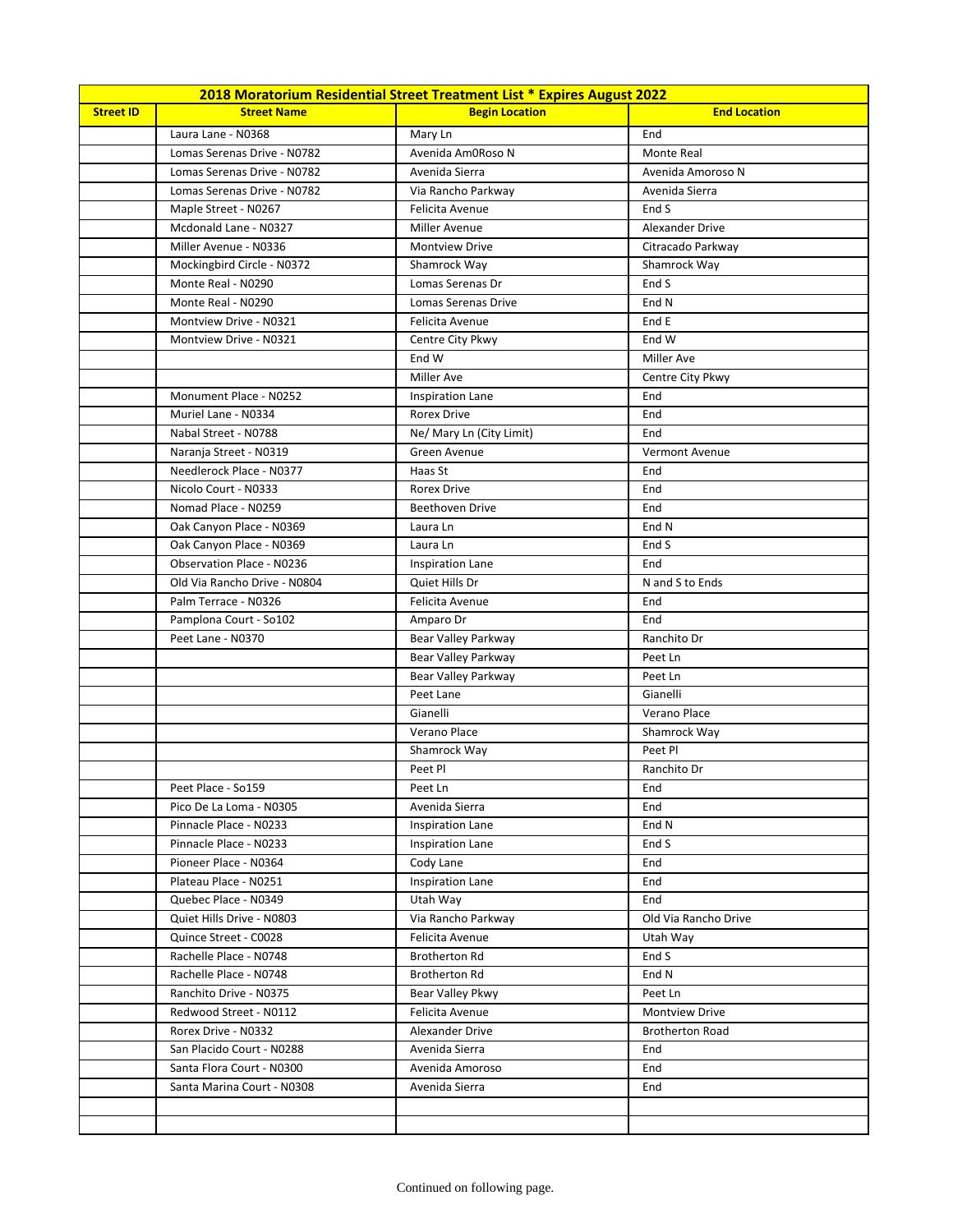|                  | 2018 Moratorium Residential Street Treatment List * Expires August 2022 |                                                               |                         |
|------------------|-------------------------------------------------------------------------|---------------------------------------------------------------|-------------------------|
| <b>Street ID</b> | <b>Street Name</b>                                                      | <b>Begin Location</b>                                         | <b>End Location</b>     |
|                  | Santa Rosalina Court - N0262                                            | Avenida Hacienda                                              | End                     |
|                  | Santa Teresita Court - N0287                                            | Vista Rocosa                                                  | End                     |
|                  | Shamrock Way - N0371                                                    | Peet Lane                                                     | Mockingbird Circle      |
|                  | Sierra Linda Drive - N0752                                              | Beeth0Ven Drive                                               | Sierra Linda Dr         |
|                  | Sierra Linda Drive - N0752                                              | San Pasqual Rd                                                | <b>Beethoven Drive</b>  |
|                  | Summer Way                                                              | <b>Inspiration Lane</b>                                       | Beethoven Drive         |
|                  | Sunset Drive - N0798                                                    | Via Rancho Parkway                                            | End                     |
|                  | Tamarme Terrace - N0316                                                 | Felicita Avenue                                               | End                     |
|                  | Ultimo Avenue - N0382                                                   | Verda Avenue                                                  | End                     |
|                  | Utah Way - N0350                                                        | Redwood Street                                                | Quince Street           |
|                  | Valle Grande - N0754                                                    | Sierra Linda Dr                                               | End                     |
|                  | Valley Grove Lane - N0376                                               | Ranchito Drive                                                | End                     |
|                  | Verano Place - N0373                                                    | Peet Lane                                                     | End                     |
|                  | Verda Avenue - N0352                                                    | Las Palmas Ave                                                | Cranston Dr             |
|                  |                                                                         | Cranston Dr                                                   | Ultimo                  |
|                  |                                                                         | Ultimo                                                        | 2805 Verda Ave          |
|                  |                                                                         | 2805 Verda Ave                                                | Las Palmas              |
|                  | Vermont Avenue - N0347                                                  | Juniper St                                                    | Escondido Blvd          |
|                  | Vermont Avenue - N0347                                                  | Escondido Blvd                                                | End                     |
|                  | Vermont Avenue - N0347                                                  | Redwood Street                                                | End                     |
|                  | Vermont Place - N0328                                                   | <b>Montview Drive</b>                                         | Alexander Drive         |
|                  | Via Calabria - N0785                                                    | Calle De Lepanto                                              | End N                   |
|                  | Via Lujosa - N0784                                                      | Calle De Alcala                                               | End N                   |
|                  | Vista Bonita Lane - N0755                                               | Sierra Linda Dr                                               | End                     |
|                  | Vista Bonita Lane - N0755                                               | Sierra Linda Dr                                               | End                     |
|                  | Vista De La Canada - N0301                                              | Avenida Amoroso                                               | End                     |
|                  | Vista Rocosa - N0286                                                    | Avenida Hacienda                                              | Avenida Hacienda        |
|                  | Vortex Place - N0254                                                    | Wind Place                                                    | End                     |
|                  | Wind Place - N0253                                                      | <b>Beethoven Drive</b>                                        | End                     |
|                  |                                                                         | 2019 Moratorium Residential Street List * Expires August 2023 |                         |
| <b>Street ID</b> | <b>Street Name</b>                                                      | <b>Begin Location</b>                                         | <b>End Location</b>     |
|                  | <b>ACKER WAY</b>                                                        | <b>HAMILTON LANE</b>                                          | <b>DEXTER PLACE</b>     |
|                  | <b>AERO WAY</b>                                                         | <b>AUTO PARKWAY</b>                                           | DON LEE PLACE           |
|                  | ALDERGROVE AVENUE                                                       | VINEWOOD ST                                                   | END N                   |
|                  | ALDERGROVE AVENUE                                                       | VINEWOOD ST                                                   | END <sub>N</sub>        |
|                  | <b>ALHUDSON DRIVE</b>                                                   | 11TH AVE                                                      | <b>TOWELL LANE</b>      |
|                  | <b>ALPINE WAY</b>                                                       | <b>AUTO PARKWAY</b>                                           | <b>DON LEE PLACE</b>    |
|                  | <b>ARBOLES PLACE</b>                                                    | <b>VALLEY PARKWAY</b>                                         | END                     |
|                  | ARBORWOOD PLACE                                                         | SHADYRIDGE AVENUE                                             | END                     |
|                  | <b>AUTUMN WOODS PLACE</b>                                               | AVENIDA DEL DIABLO                                            | <b>END</b>              |
|                  | <b>BEDFORD PLACE</b>                                                    | <b>HAMILTON LANE</b>                                          | END                     |
|                  | <b>BELDEN PLACE</b>                                                     | DEXTER PLACE                                                  | END                     |
|                  | BERNARDO RIDGE PLACE                                                    | SUNRISE WY                                                    | END                     |
|                  | <b>BLOSSOM HILL LANE</b>                                                | <b>HILLSTONE AVE</b>                                          | <b>END</b>              |
|                  | <b>BORRA PLACE</b>                                                      | <b>ENTERPRISE STREET</b>                                      | END                     |
|                  | BRIARGATE PLACE                                                         | <b>HAMILTON LANE</b>                                          | END                     |
|                  | <b>BUCKSKIN DRIVE</b>                                                   | EUCALYPTUS AVENUE                                             | MANDEVILLE DRIVE        |
|                  | CALLE CATALINA                                                          | CONTINENTIAL LANE                                             | END N                   |
|                  | <b>CAMBRIA PLACE</b>                                                    | EUCALYPTUS AVENUE                                             | END                     |
|                  | CANDLELIGHT AVENUE                                                      | <b>SCENIC DRIVE</b>                                           | <b>CANDLELIGHT GLEN</b> |
|                  | <b>CASERO PLACE</b>                                                     | PALSERO AVENUE                                                | <b>END</b>              |
|                  | CATSPAW PLACE                                                           | 11TH AVE                                                      | END                     |
|                  | <b>CHABLIS COURT</b>                                                    | ANDREASEN DRIVE                                               | <b>END</b>              |
|                  | <b>CHAMBERS STREET</b>                                                  | 11TH AVE                                                      | LISBON PLACE            |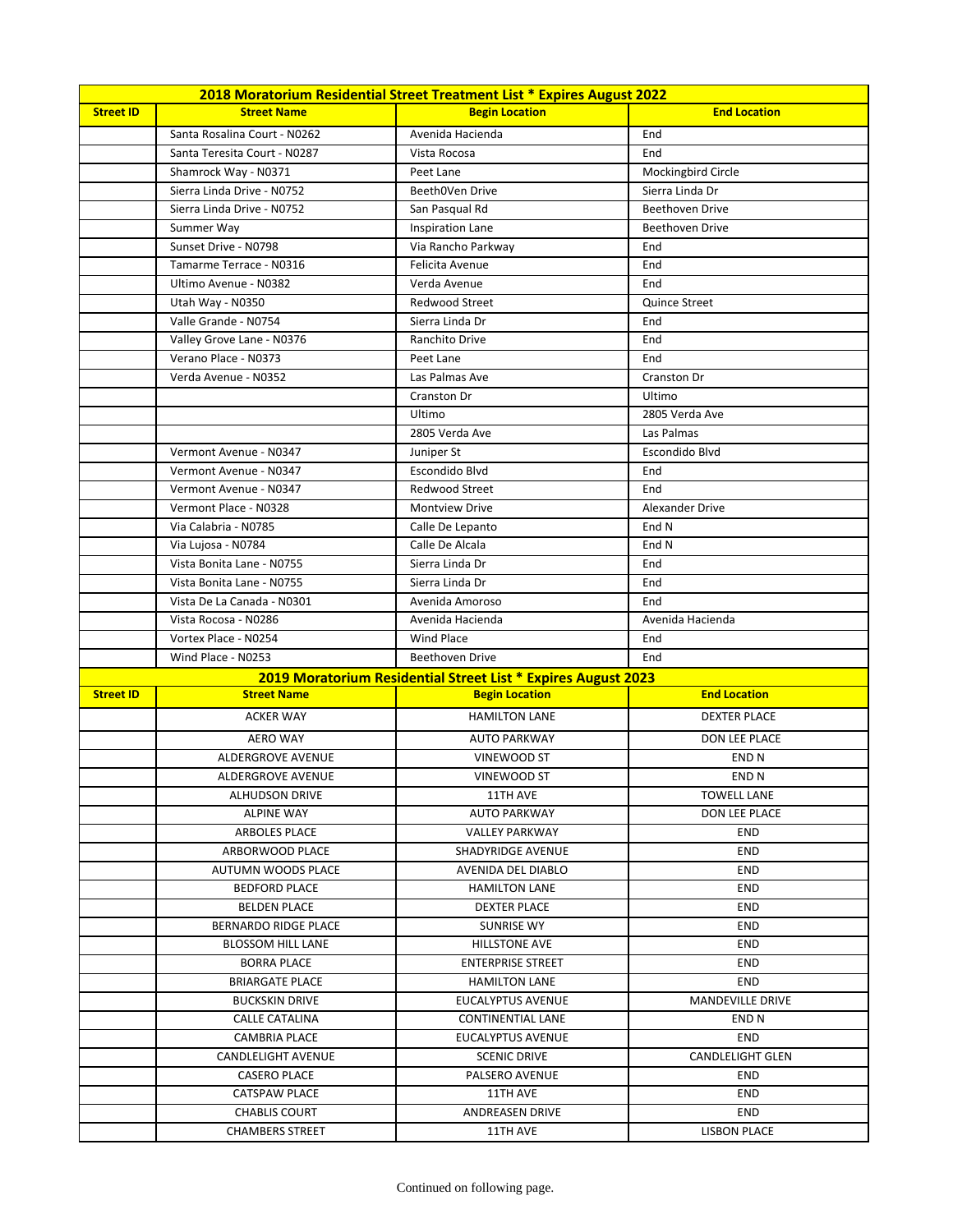| 2019 Moratorium Residential Street List * Expires August 2023 |                                               |                                                               |                           |
|---------------------------------------------------------------|-----------------------------------------------|---------------------------------------------------------------|---------------------------|
| <b>Street ID</b>                                              | <b>Street Name</b>                            | <b>Begin Location</b>                                         | <b>End Location</b>       |
|                                                               | <b>CLAUDAN ROAD</b>                           | <b>VALLEY PKWY</b>                                            | <b>VISTA LAGO TERRACE</b> |
|                                                               | <b>COLTRIDGE PLACE</b>                        | <b>CONTINENTAL LANE</b>                                       | <b>END</b>                |
|                                                               | <b>COMMERCIAL STREET</b>                      | <b>ENTERPRISE STREET</b>                                      | <b>END</b>                |
|                                                               | <b>CONTINENTAL LANE</b>                       | <b>HAMILTON LANE</b>                                          | END <sub>N</sub>          |
|                                                               | <b>CONTINENTAL LANE</b>                       | <b>HAMILTON LANE</b>                                          | <b>ENDS</b>               |
|                                                               | <b>CORPORATE DRIVE</b>                        | <b>MEYERS AVENUE</b>                                          | PROGRESS PLACE            |
|                                                               | <b>CORTINA CIRCLE</b>                         | EUCALYPTUS AVE (S)                                            | <b>MANDEVILLE DR</b>      |
|                                                               | <b>CORTINA CIRCLE</b>                         | <b>MANDEVILLE DR</b>                                          | EUCALYPTUS AVE N          |
|                                                               | <b>CREEKSIDE PLACE</b>                        | SHADYRIDGE AVENUE                                             | <b>END</b>                |
|                                                               | <b>DASHERO PLACE</b>                          | PALSERO AVENUE                                                | <b>END</b>                |
|                                                               | <b>DERRICK WAY</b>                            | <b>DEXTER PLACE</b>                                           | <b>LOMICA PLACE</b>       |
|                                                               | <b>DEXTER PLACE</b>                           | <b>BERNARDO AVENUE</b>                                        | <b>END</b>                |
|                                                               | DON LEE PLACE                                 | <b>AUTO PARKWAY</b>                                           | <b>ALPINE WAY</b>         |
|                                                               | <b>DRAGT PLACE</b>                            | 11TH AVE                                                      | <b>END</b>                |
|                                                               | <b>EASTER PLACE</b>                           | <b>SCENIC DRIVE</b>                                           | <b>END</b>                |
|                                                               | <b>EMBERWOOD WAY</b>                          | SHADYRIDGE AVENUE                                             | SUMMERCREEK WAY           |
|                                                               | <b>ENGEL STREET</b>                           | <b>INDUSTRIAL AVENUE</b>                                      | END W                     |
|                                                               | <b>EXECUTIVE PLACE</b>                        | <b>CORPORATE DRIVE</b>                                        | <b>END</b>                |
|                                                               | <b>FANTERO AVENUE</b>                         | <b>MESA GRANDE RD</b>                                         | E AND W TO ENDS           |
|                                                               | <b>FLEETWOOD STREET</b>                       | AUTUMN WOODS PL                                               | <b>END</b>                |
|                                                               | <b>GAMBLE LANE</b>                            | <b>MOUNTAIN VALLEY LANE</b>                                   | <b>ENDE</b>               |
|                                                               | <b>GAUCHO PLACE</b>                           | 11TH AVE                                                      | <b>END</b>                |
|                                                               | <b>GLADE PLACE</b>                            | <b>EUCALYPTUS AVENUE</b>                                      | <b>END</b>                |
|                                                               | <b>GRANERO PLACE</b>                          | <b>FANTERO AVENUE</b>                                         | <b>END</b>                |
|                                                               | <b>GREEN WOOD PLACE</b>                       | <b>CITRACADO PKWY</b>                                         | <b>END</b>                |
|                                                               |                                               | 2019 Moratorium Residential Street List * Expires August 2023 |                           |
|                                                               |                                               |                                                               |                           |
| <b>Street ID</b>                                              | <b>Street Name</b>                            |                                                               | <b>End Location</b>       |
|                                                               | <b>HABERO DRIVE</b>                           | <b>Begin Location</b><br><b>FANTERO AVENUE</b>                | <b>FANTERO AVENUE</b>     |
|                                                               |                                               |                                                               |                           |
|                                                               | <b>HALLMARK PLACE</b>                         | <b>CLAUDAN RD</b>                                             | <b>END</b>                |
|                                                               | <b>HAMILTON LANE</b>                          | <b>BRIARGATE PL</b>                                           | <b>JENNA PL</b>           |
|                                                               | <b>HAMILTON LANE</b>                          | <b>EUCALYPTUS AVE</b>                                         | <b>BRIARGATE PL</b>       |
|                                                               | <b>HAMILTON PLACE</b>                         | <b>HAMILTON LN</b>                                            | <b>END</b>                |
|                                                               | <b>HILLSTONE AVENUE</b>                       | <b>EUCALYPTUS AVE</b>                                         | <b>VILLA VERDE RD</b>     |
|                                                               | <b>INDUSTRIAL AVENUE</b>                      | ANDREASEN DRIVE                                               | <b>MARKET PLACE</b>       |
|                                                               | <b>JADERO PLACE</b>                           | <b>HABERO DRIVE</b>                                           | <b>END</b>                |
|                                                               | <b>JENNA PLACE</b>                            | <b>HAMILTON LANE</b>                                          | END                       |
|                                                               | JOHNSTON ROAD                                 | <b>CITRACADO PARKWAY</b>                                      | <b>END</b>                |
|                                                               | <b>KELSON PLACE</b>                           | <b>CONTINENTAL LANE</b>                                       | <b>END</b>                |
|                                                               | LADERO PLACE                                  | <b>HABERO DRIVE</b>                                           | <b>END</b>                |
|                                                               | LISBON PLACE                                  | <b>CHAMBERS STREET</b>                                        | <b>END</b>                |
|                                                               | LOMICA PLACE                                  | <b>DEXTER PLACE</b>                                           | <b>END</b>                |
|                                                               | <b>MACERO STREET</b>                          | <b>PALSERO AVE</b>                                            | N AND S TO ENDS           |
|                                                               | <b>MAMMOTH PLACE</b>                          | YANKEE CT                                                     | END S                     |
|                                                               | <b>MAMMOTH PLACE</b>                          | YANKEE CT                                                     | END N                     |
|                                                               | <b>MANDEVELLE DRIVE</b>                       | <b>CORTINA CIRCLE</b>                                         | <b>STONERIDGE CIRCLE</b>  |
|                                                               | <b>MANDEVELLE PLACE</b>                       | STONERIDGE CIRCLE                                             | END W                     |
|                                                               | MARKET PLACE                                  | <b>INDUSTRIAL AVE</b>                                         | <b>AUTO PARKWAY</b>       |
|                                                               | MARKET PLACE                                  | <b>AUTO PARKWAY</b>                                           | END S                     |
|                                                               | <b>MESA GRANDE DRIVE</b>                      | <b>FANTERO AVENUE</b>                                         | CITRACADO PARKWAY         |
|                                                               | MESA GRANDE ROAD                              | CITRACADO PARKWAY                                             | PALSERO AVENUE            |
|                                                               | MICRO PLACE                                   | <b>OPPER ST</b>                                               | END E                     |
|                                                               | <b>MICRO PLACE</b>                            | <b>OPPER ST</b>                                               | END W                     |
|                                                               | <b>MONTEREY DRIVE</b><br><b>MONTERO PLACE</b> | <b>CORTINA CIRCLE</b><br><b>HABERO DRIVE</b>                  | <b>END</b><br><b>END</b>  |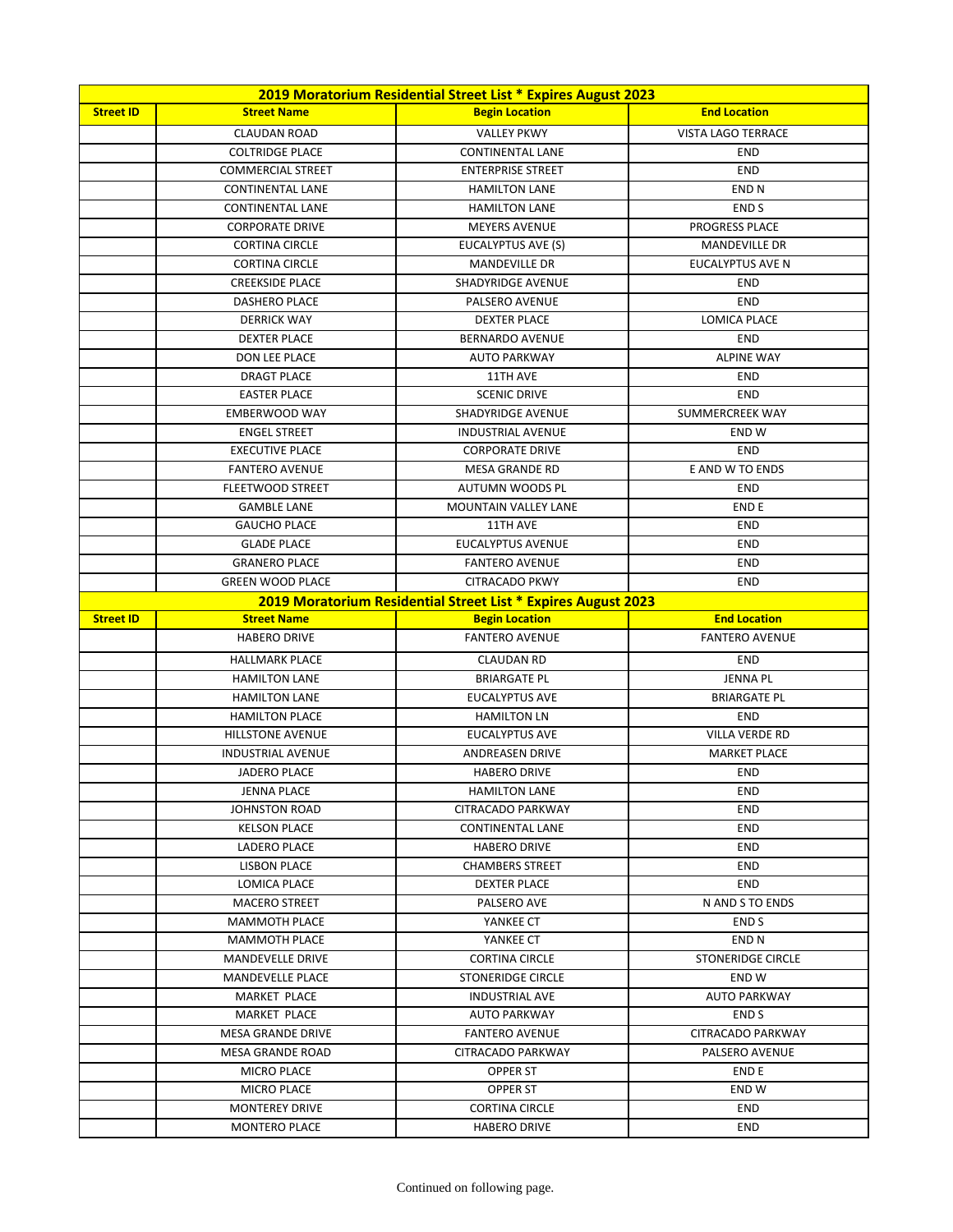| 2019 Moratorium Residential Street List * Expires August 2023 |                             |                                                               |                           |
|---------------------------------------------------------------|-----------------------------|---------------------------------------------------------------|---------------------------|
| <b>Street ID</b>                                              | <b>Street Name</b>          | <b>Begin Location</b>                                         | <b>End Location</b>       |
|                                                               | <b>MOUNTAIN HILLS PLACE</b> | <b>GAMBLE LANE</b>                                            | <b>END</b>                |
|                                                               | <b>MOUNTAIN VALLEY LANE</b> | <b>GAMBLE LANE</b>                                            | <b>END</b>                |
|                                                               | <b>NAVAJO PLACE</b>         | <b>HALE AVENUE</b>                                            | <b>END</b>                |
|                                                               | <b>NORTHVIEW ROAD</b>       | <b>SUNRISE WY</b>                                             | <b>END</b>                |
|                                                               | <b>OPPER STREET</b>         | <b>MEYERS AVENUE</b>                                          | <b>BARHAM DRIVE</b>       |
|                                                               | <b>OPPER STREET</b>         | <b>MEYERS AVENUE</b>                                          | END <sub>S</sub>          |
|                                                               | <b>ORANGE AVENUE</b>        | <b>HAMILTON LANE</b>                                          | <b>CITY LIMIT</b>         |
|                                                               | ORINDA PLACE                | <b>CORTINA CIRCLE</b>                                         | <b>END</b>                |
|                                                               | PALSERO AVENUE              | <b>MACERO STREET</b>                                          | <b>END</b>                |
|                                                               | PASADERO DRIVE              | 11TH AVE                                                      | <b>END</b>                |
|                                                               | PAUMA PLACE                 | <b>INDUSTRIAL AVENUE</b>                                      | <b>END</b>                |
|                                                               | PEPPERMINT PLACE            | <b>HOWARD AVENUE</b>                                          | <b>END</b>                |
|                                                               | PRINCESS KYRA PLACE         | <b>HARMONY GROVE RD</b>                                       | <b>END</b>                |
|                                                               | <b>PROGRESS PLACE</b>       | <b>COUNTRY CLUB DRIVE</b>                                     | <b>END</b>                |
|                                                               | <b>RED BARK ROAD</b>        | AVENIDA DEL DIABLO                                            | <b>END</b>                |
|                                                               | <b>RIDGECREST PLACE</b>     | <b>HAMILTON LANE</b>                                          | <b>END</b>                |
|                                                               | <b>RIDGEGROVE LANE</b>      | <b>BERNARDO AVENUE</b>                                        | <b>BERNARDO AVENUE</b>    |
|                                                               | <b>RITTER PLACE</b>         | <b>DEXTER PLACE</b>                                           | <b>END</b>                |
|                                                               | <b>ROBERTS PLACE</b>        | <b>HAMILTON LANE</b>                                          | <b>END</b>                |
|                                                               | <b>SCENIC DRIVE</b>         | DEL DIOS ROAD                                                 | <b>END</b>                |
|                                                               | <b>SCENIC TRAIL WAY</b>     | CITRACADO PARKWAY                                             | END <sub>N</sub>          |
|                                                               |                             | 2019 Moratorium Residential Street List * Expires August 2023 |                           |
| <b>Street ID</b>                                              | <b>Street Name</b>          | <b>Begin Location</b>                                         | <b>End Location</b>       |
|                                                               | <b>SCENIC TRAIL WAY</b>     | <b>GAMBLE LN</b>                                              | <b>CITRACADO PKWY</b>     |
|                                                               | <b>SCENIC VALLEY PLACE</b>  | <b>GAMBLE LANE</b>                                            | <b>END</b>                |
|                                                               | SHADETREE LANE              | SHADYRIDGE AVENUE                                             | SUMMERCREEK WAY           |
|                                                               | SHADYRIDGE AVENUE           | SHADETREE LANE                                                | <b>WILLOWBROOK STREET</b> |
|                                                               | SHALIMAR PLACE              | EUCALYPTUS AVENUE                                             | <b>END</b>                |
|                                                               | SIERRA LINDA DRIVE          | SAN PASQUAL RD                                                | <b>BEETHOVEN DRIVE</b>    |
|                                                               | SIERRA SRTEET               | EL KU AVENUE                                                  | <b>END</b>                |
|                                                               | SIMEON PLACE                | <b>ACKER WAY</b>                                              | <b>END</b>                |
|                                                               | <b>SIMPSON WAY</b>          | <b>ANDREASEN DRIVE</b>                                        | <b>VENTURE STREET</b>     |
|                                                               | <b>SIMPSON WAY</b>          | <b>HALE AVENUE</b>                                            | <b>ANDREASEN DRIVE</b>    |
|                                                               | SINGINGWOOD PLACE           | <b>WILLOWBROOK STREET</b>                                     | <b>END</b>                |
|                                                               | <b>STATE PLACE</b>          | <b>AUTO PARKWAY</b>                                           | END <sub>S</sub>          |
|                                                               | <b>STATE PLACE</b>          | SIMPSON WY                                                    | <b>AUTO PARKWAY</b>       |
|                                                               | <b>STERLING COURT</b>       | <b>SUPERIOR STREET</b>                                        | <b>VENTURE STREET</b>     |
|                                                               | STONERIDGE CIRCLE           | EUCALYPTUS AVE (N)                                            | <b>MANDEVILLE PLACE</b>   |
|                                                               | <b>STONERIDGE CIRCLE</b>    | <b>MANDEVILLE PLACE</b>                                       | EUCALYPTUS AVE S          |
|                                                               | SUMMERCREEK WAY             | <b>SHADETREE LANE</b>                                         | <b>EMBERWOOD WAY</b>      |
|                                                               | <b>SUNRISE WAY</b>          | <b>NORTHVIEW RD</b>                                           | <b>END</b>                |
|                                                               | <b>SUPERIOR STREET</b>      | <b>SIMPSON WAY</b>                                            | <b>STERLING COURT</b>     |
|                                                               | SYMPHONY PLACE              | <b>HARMONY GROVE ROAD</b>                                     | <b>END</b>                |
|                                                               | <b>TANGLEWOOD LANE</b>      | 11th Ave                                                      | End                       |
|                                                               | <b>TOWELL LANE</b>          | ALHUDSON DR                                                   | <b>END</b>                |
|                                                               | <b>TROUSDALE PLACE</b>      | <b>HAMILTON LANE</b>                                          | <b>END</b>                |
|                                                               | <b>VENTANA DRIVE</b>        | EUCALYPTUS AVENUE                                             | <b>MONTEREY DRIVE</b>     |
|                                                               | <b>VENTURE STREET</b>       | <b>AUTO PARKWAY</b>                                           | <b>STERLING COURT</b>     |
|                                                               | <b>VERMEL AVENUE</b>        | AVENIDA DEL DIABLO                                            | <b>END</b>                |
|                                                               | <b>VERMEL AVENUE</b>        | VALLEY PARKWAY                                                | FLEETWOOD STREET          |
|                                                               | VILLA VERDE ROAD            | <b>HILLSTONE AVE</b>                                          | <b>HAMILTON LN</b>        |
|                                                               | VINEWOOD STREET             | ALDERGROVE AVENUE                                             | <b>WINERIDGE PLACE</b>    |
|                                                               | VINEWOOD STREET             | <b>AUTO PARKWAY</b>                                           | <b>INDUSTRIAL AVENUE</b>  |
|                                                               | <b>WARPAINT PLACE</b>       | 11TH AVE                                                      | <b>END</b>                |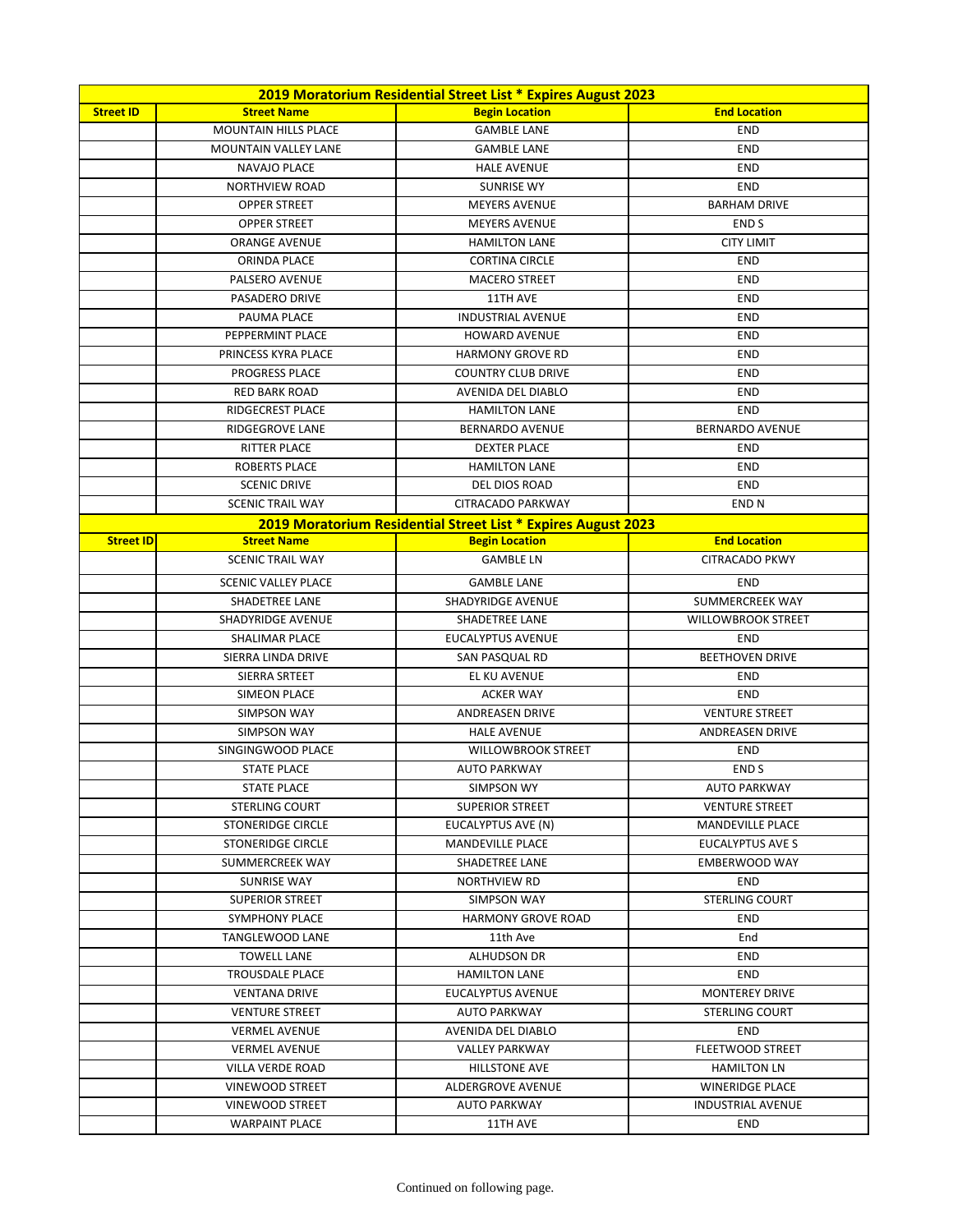| 2019 Moratorium Residential Street List * Expires August 2023 |                                               |                                                                  |                                            |
|---------------------------------------------------------------|-----------------------------------------------|------------------------------------------------------------------|--------------------------------------------|
| <b>Street ID</b>                                              | <b>Street Name</b>                            | <b>Begin Location</b>                                            | <b>End Location</b>                        |
|                                                               | <b>WINDSOR PLACE</b>                          | 9TH AVE                                                          | <b>END</b>                                 |
|                                                               | <b>WINERIDGE PLACE</b>                        | <b>ANDREASEN DRIVE</b>                                           | <b>END</b>                                 |
|                                                               | <b>WINSOME DRIVE</b>                          | <b>EUCALYPTUS AVENUE</b>                                         | MANDEVILLE DRIVE                           |
|                                                               | <b>WINSOME PLACE</b>                          | <b>MANDEVILLE DRIVE</b>                                          | <b>END N</b>                               |
|                                                               | YANKEE COURT                                  | CITRACADO PARKWAY                                                | SOUTH MAMMOTH PLACE                        |
|                                                               |                                               | 2019 Moratorium Collector Street Treatment * Expires August 2023 |                                            |
| <b>Street ID</b>                                              | <b>Street Name</b>                            | <b>Begin Location</b>                                            | <b>End Location</b>                        |
|                                                               | <b>11TH AVENUE</b>                            | DEL DIOS ROAD                                                    | <b>ALHUDSON DRIVE</b>                      |
|                                                               | <b>11TH AVENUE</b>                            | <b>VALLEY PARKWAY</b>                                            | DEL DIOS ROAD                              |
|                                                               | <b>11TH AVENUE</b>                            | <b>ALHUDSON DRIVE</b>                                            | <b>BERNARDO AVE</b>                        |
|                                                               | <b>11TH AVENUE</b>                            | <b>HALE AVENUE</b>                                               | <b>VALLEY PARKWAY</b>                      |
|                                                               | <b>9TH AVENUE</b>                             | <b>VALLEY PARKWAY</b>                                            | <b>HALE AVENUE</b>                         |
|                                                               | CITRACADO PARKWAY                             | <b>GREEN WOOD PL</b>                                             | <b>VALLEY PKWY</b>                         |
|                                                               | <b>CITRACADO PARKWAY</b>                      | <b>VALLEY PKWY</b>                                               | <b>GREEN WOOD PL</b>                       |
|                                                               | <b>EUCALYPTUS AVENUE</b>                      | <b>HAMILTON LANE</b>                                             | <b>BUCKSKIN DR</b>                         |
|                                                               | <b>EUCALYPTUS AVENUE</b>                      | <b>BUCKSKIN DR</b>                                               | <b>VIA RANCHO PKWY</b>                     |
|                                                               | <b>EUCALYPTUS AVENUE</b>                      | <b>GAMBLE LN</b>                                                 | <b>HAMILTON LN</b>                         |
|                                                               |                                               |                                                                  |                                            |
|                                                               | <b>HALE AVENUE</b>                            | <b>HARMONY GROVE ROAD</b><br><b>BERNARDO AVE</b>                 | AVENIDA DEL DIABLO                         |
|                                                               | <b>HAMILTON LANE</b>                          |                                                                  | <b>EUCALYPTUS AVE</b>                      |
|                                                               | <b>JESMOND DENE RD</b>                        | <b>NORTH BROADWAY</b>                                            | <b>CITY LIMITS</b>                         |
|                                                               | KAUANA LOA DRIVE                              | <b>HARMONY GROVE ROAD</b>                                        | OAK VIEW WY                                |
|                                                               | <b>VALLEY PARKWAY</b>                         | W/O GRAPE ST                                                     | <b>FIG STREET</b>                          |
|                                                               | <b>VALLEY PARKWAY</b>                         | <b>9TH AVE</b>                                                   | <b>AUTO PARKWAY</b>                        |
|                                                               | <b>VALLEY PARKWAY</b>                         | 11TH AVE                                                         | <b>9TH AVE</b>                             |
|                                                               | <b>VALLEY PARKWAY</b>                         | 9TH AVE                                                          | 11TH AVE                                   |
|                                                               | <b>VALLEY PARKWAY</b>                         | <b>AUTO PARKWAY</b>                                              | <b>9TH AVE</b>                             |
|                                                               | <b>VIA RANCHO PARKWAY</b>                     | <b>GRENADINE GLEN</b>                                            | <b>EUCALYPTUS AVE</b>                      |
|                                                               |                                               | 2022 Moratorium Collector Street List * Expires April 2025       |                                            |
| <b>Street ID</b>                                              | <b>Street Name</b>                            | <b>Begin Location</b>                                            | <b>End Location</b>                        |
|                                                               | <b>BORDEN ROAD</b>                            | <b>SEVEN OAKES RD</b>                                            | <b>SUNDOWN GLN</b>                         |
|                                                               | <b>BORDEN ROAD</b>                            | <b>SUNDOWN GLN</b>                                               | <b>ROCK SPRINGS RD</b>                     |
|                                                               | <b>CENTRE CITY PARKWAY</b>                    | <b>COUNTRY CLUB LN</b>                                           | I-15 SB OFF RAMP                           |
|                                                               | <b>CENTRE CITY PARKWAY</b>                    | EL NORTE PKWY                                                    | <b>SR 78 WB</b>                            |
|                                                               | <b>CENTRE CITY PARKWAY</b>                    | I-15 SB OFF RAMP                                                 | COUNTRY CLUB LN                            |
|                                                               | <b>CENTRE CITY PARKWAY</b>                    | I-15 SB OFF RAMP                                                 | <b>NUTMEG ST</b>                           |
|                                                               | <b>CENTRE CITY PARKWAY</b>                    | <b>SR 78 WB</b>                                                  | EL NORTE PKWY                              |
|                                                               | <b>COUNTRY CLUB LANE</b>                      | <b>CENTRE CITY PKWY</b>                                          | <b>BROADWAY</b>                            |
|                                                               | COUNTRY CLUB LANE                             | EL NORTE PKWY                                                    | <b>GOLDEN CIRCLE DR</b>                    |
|                                                               | COUNTRY CLUB LANE<br><b>COUNTRY CLUB LANE</b> | <b>GARY LANE</b><br><b>GARY LN</b>                               | <b>GOLDEN CIRCLE DRIVE</b><br>NUTMEG ST    |
|                                                               | <b>COUNTRY CLUB LANE</b>                      | <b>GOLDEN CIRCLE DR</b>                                          | EL NORTE PKWY                              |
|                                                               | <b>COUNTRY CLUB LANE</b>                      | <b>NUTMEG ST</b>                                                 | <b>GARY LN</b>                             |
|                                                               | EL NORTE PARKWAY                              | <b>BENNETT AVE</b>                                               | COUNTRY CLUB LN                            |
|                                                               | EL NORTE PARKWAY                              | <b>BENNETT AVE</b>                                               | REES RD                                    |
|                                                               | EL NORTE PARKWAY                              | <b>BROADWAY</b>                                                  | <b>CENTRE CITY PKWY</b>                    |
|                                                               | EL NORTE PARKWAY                              | <b>COUNTRY CLUB LN</b>                                           | <b>BENNETT AVE</b>                         |
|                                                               | EL NORTE PARKWAY                              | <b>REES RD</b>                                                   | <b>BENNETT AVE</b>                         |
|                                                               | LINCOLN AVENUE                                | <b>MORNING VIEW DRIVE</b>                                        | ROCK SPRINGS ROAD                          |
|                                                               | <b>LINCOLN AVENUE</b>                         | <b>ROCK SPRINGS ROAD</b>                                         | <b>METCALF STREET</b>                      |
|                                                               | <b>NUTMEG STREET</b>                          | <b>CENTRE CITY PARKWAY</b><br>NORTHERN CITY LIMITS (NEAR DEODAR  | CITY LIMIT (SOUTH)                         |
|                                                               | ROCK SPRINGS ROAD                             | ROAD)                                                            | SOUTHERN CITY LIMITS (NEAR DEODAR<br>ROAD) |
|                                                               | <b>ROCK SPRINGS ROAD</b>                      | <b>HAGEN OAKES CT</b>                                            | <b>MISSION RD</b>                          |
|                                                               |                                               |                                                                  |                                            |
|                                                               |                                               |                                                                  |                                            |
|                                                               |                                               |                                                                  |                                            |
|                                                               |                                               |                                                                  |                                            |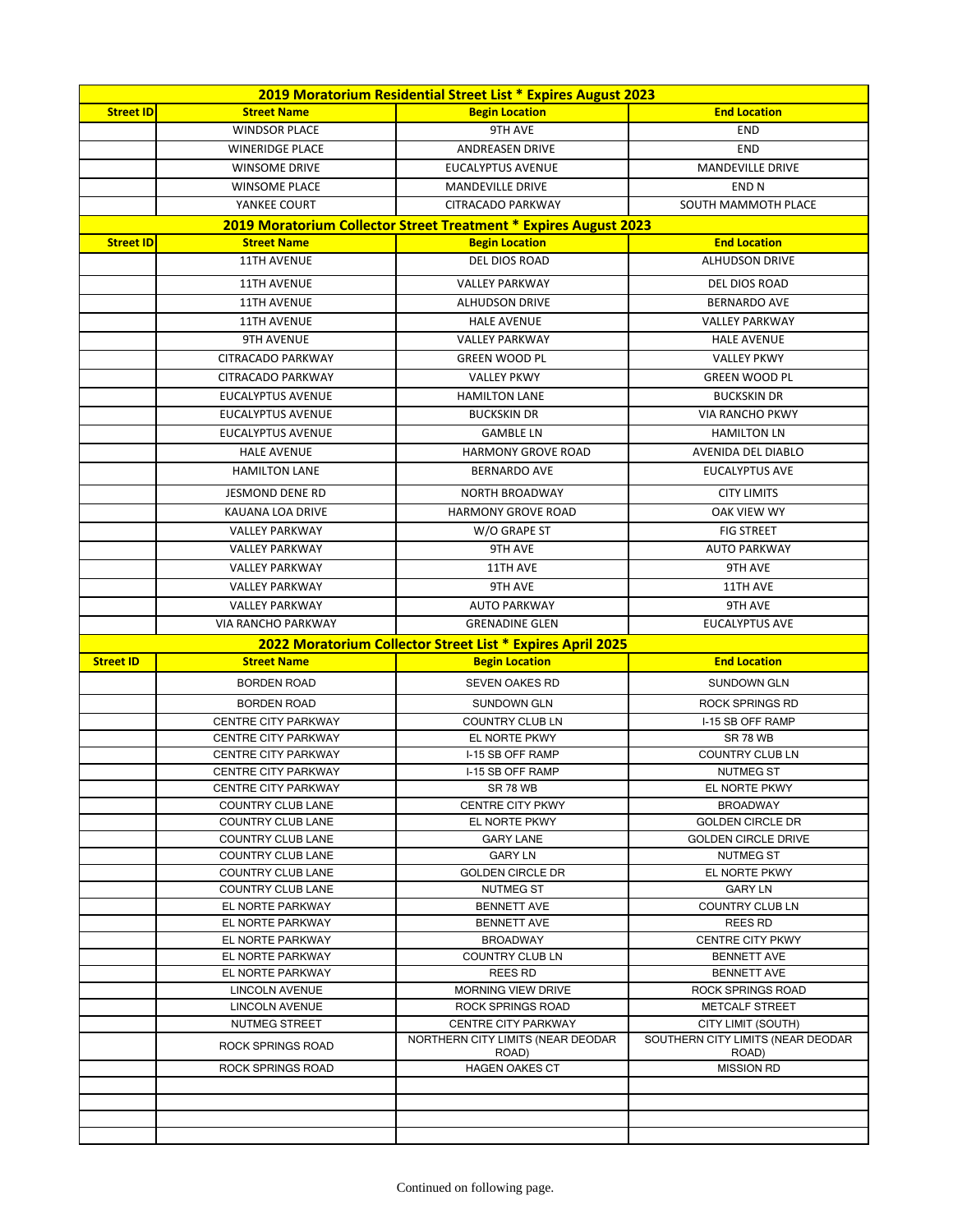|                  | 2022 Moratorium Residential List * Expires April 2025 |                                               |                                      |  |
|------------------|-------------------------------------------------------|-----------------------------------------------|--------------------------------------|--|
| <b>Street ID</b> | <b>Street Name</b>                                    | <b>Begin Location</b>                         | <b>End Location</b>                  |  |
|                  | <b>AMBER LANE</b>                                     | <b>VILLAGE ROAD</b>                           | <b>END</b>                           |  |
|                  | <b>ATHENS PLACE</b>                                   | <b>GEM LANE</b>                               | <b>END</b>                           |  |
|                  | AVOCADO AVENUE                                        | <b>LINCOLN AVENUE</b>                         | <b>BORDEN ROAD</b>                   |  |
|                  | <b>BARBARA DRIVE</b>                                  | <b>GOLDEN CIRCLE DRIVE</b>                    | <b>END</b>                           |  |
|                  | <b>BARON PLACE</b>                                    | PLEASANT HILLS STREET                         | <b>END</b>                           |  |
|                  | <b>BENNETT AVENUE</b>                                 | EL NORTE PARKWAY                              | <b>WOODBRIDGE ROAD</b>               |  |
|                  | <b>BERNEY PLACE</b>                                   | <b>WOODBRIDGE ROAD</b>                        | <b>END</b>                           |  |
|                  | <b>BLUERIDGE PLACE</b>                                | <b>EASTRIDGE LANE</b>                         | <b>END</b>                           |  |
|                  | <b>BOLERORIDGE PLACE</b>                              | <b>IRIS LANE</b>                              | END W                                |  |
|                  | <b>BOLERORIDGE PLACE</b>                              | <b>IRIS LANE</b>                              | END <sub>E</sub>                     |  |
|                  | <b>BORDEN ROAD</b>                                    | <b>BOURBON RD</b>                             | N AND S TO ENDS                      |  |
|                  | <b>BOURBON ROAD</b>                                   | <b>BORDEN ROAD</b>                            | EL NORTE PARKWAY                     |  |
|                  | <b>BURLINGTON PLACE</b>                               | PINEHURST AVENUE                              | <b>END</b>                           |  |
|                  | CALLE REDONDA LANE                                    | <b>GARY LANE</b>                              | <b>GARY LANE</b>                     |  |
|                  | <b>CAMINO DRIVE</b>                                   | <b>GARY LANE</b>                              | <b>END</b>                           |  |
|                  | <b>CENTURION PLACE</b>                                | PLEASANT HILLS STREET                         | <b>END</b>                           |  |
|                  | <b>CHESHIRE WAY</b>                                   | <b>WOODBRIDGE ROAD</b>                        | <b>HAROLD ROAD</b>                   |  |
|                  | <b>CHEYENNE LANE</b>                                  | <b>ELKHORN LN</b>                             | <b>IRIS LN</b>                       |  |
|                  | CHEYENNE LANE                                         | <b>IRIS LN</b>                                | END                                  |  |
|                  | <b>CLOVER WAY</b>                                     | <b>LORRI WAY</b>                              | PAMELA LANE                          |  |
|                  | <b>CORTEZ AVENUE</b><br>COTTONWOOD PLACE              | LA BREA STREET<br>PINEHURST AVENUE            | <b>END</b><br><b>END</b>             |  |
|                  | DANCER COURT                                          | <b>WOODLAND PKWY</b>                          | <b>DANCER PL</b>                     |  |
|                  | <b>DANCER PLACE</b>                                   | DANCER CT                                     | N AND S TO ENDS                      |  |
|                  | <b>DAVID DRIVE</b>                                    | <b>GARY LANE</b>                              | END E                                |  |
|                  | <b>DAVID DRIVE</b>                                    | <b>GARY LANE</b>                              | END W                                |  |
|                  | <b>DEODAR ROAD</b>                                    | ROCK SPRINGS ROAD                             | END <sub>N</sub>                     |  |
|                  | <b>EAGLE ROCK LN</b>                                  | PLEASANT HILLS STREET (S)                     | PLEASANT HILLS STREET (N)            |  |
|                  | <b>EASTRIDGE LANE</b>                                 | <b>IRIS LANE</b>                              | <b>COUNTRY CLUB LANE</b>             |  |
|                  | <b>EDEN PLACE</b>                                     | <b>LINCOLN AVENUE</b>                         | END                                  |  |
|                  | <b>EDGEBROOK PLACE</b>                                | <b>HAROLD ROAD</b>                            | <b>END</b>                           |  |
|                  | EDITH DRIVE                                           | <b>LOUIS DRIVE</b>                            | PAMELA LANE                          |  |
|                  | <b>ELKHORN LANE</b>                                   | <b>IRIS LANE</b>                              | <b>END</b>                           |  |
|                  | <b>EMOGENE PLACE</b>                                  | <b>RUBY ROAD</b>                              | END                                  |  |
|                  | <b>ESTERO WAY</b>                                     | PLEASANT HILLS STREET                         | <b>BORDEN ROAD</b>                   |  |
|                  | <b>FELICE DRIVE</b>                                   | <b>GOLDEN CIRCLE DRIVE</b>                    | PAMELA LANE                          |  |
|                  | <b>FIRESTONE DRIVE</b><br><b>FLINTRIDGE PLACE</b>     | <b>COUNTRY CLUB LANE</b><br><b>AMBER LANE</b> | <b>WOODBRIDGE ROAD</b><br><b>END</b> |  |
|                  | FOOTHILL VIEW PLACE                                   | FOOTHILL VIEW WAY                             | END <sub>S</sub>                     |  |
|                  | FOOTHILL VIEW WAY                                     | <b>WOODLAND PARKWAY</b>                       | <b>FOOTHILL VIEW PLACE</b>           |  |
|                  | <b>FOUNTAIN PLACE</b>                                 | NUTMEG STREET                                 | <b>END</b>                           |  |
|                  | <b>FOXFIRE COURT</b>                                  | <b>FOXFIRE PL</b>                             | <b>END</b>                           |  |
|                  | <b>FOXFIRE PLACE</b>                                  | FIRESTONE DRIVE                               | <b>END</b>                           |  |
|                  | <b>FUERTE LANE</b>                                    | <b>GARY LANE</b>                              | <b>CAMINO DRIVE</b>                  |  |
|                  | <b>GARY LANE</b>                                      | David Drive                                   | <b>NUTMEG STREET</b>                 |  |
|                  | <b>GEM LANE</b>                                       | ROCKHOFF ROAD                                 | END                                  |  |
|                  | <b>GOLDEN CIRCLE DRIVE</b>                            | <b>COUNTRY CLUB LANE</b>                      | <b>DAVID DRIVE</b>                   |  |
|                  | <b>HAGEN OAKES COURT</b>                              | ROCK SPRINGS RD                               | END                                  |  |
|                  | <b>HAROLD ROAD</b>                                    | SUNBURY ST                                    | END                                  |  |
|                  | <b>HAWAII PLACE</b>                                   | NUTMEG STREET                                 | <b>END</b>                           |  |
|                  | HOMESTEAD PLACE<br><b>IRIS LANE</b>                   | <b>SEVEN OAKES ROAD</b>                       | END                                  |  |
|                  | <b>JUDITH PLACE</b>                                   | COUNTRY CLUB LANE<br>RUBY ROAD                | END <sub>N</sub><br><b>END</b>       |  |
|                  | <b>KATY PLACE</b>                                     | EL NORTE PARKWAY                              | <b>END</b>                           |  |
|                  | <b>KRYSTAL PLACE</b>                                  | <b>BENNETT AVE</b>                            | <b>END</b>                           |  |
|                  | LA BREA STREET                                        | <b>CORTEZ AVENUE</b>                          | <b>COUNTRY CLUB DRIVE</b>            |  |
|                  | LA HABRA STREET                                       | LA PALOMA AVENUE                              | LA MIRADA AVENUE                     |  |
|                  | LA MIRADA AVENUE                                      | LA HABRA STREET                               | LA MIRADA WAY                        |  |
|                  | LA MIRADA WAY                                         | LA MIRADA AVENUE                              | PORTOLA AVENUE                       |  |
|                  | LA PALOMA AVENUE                                      | NUTMEG STREET                                 | LA HABRA STREET                      |  |